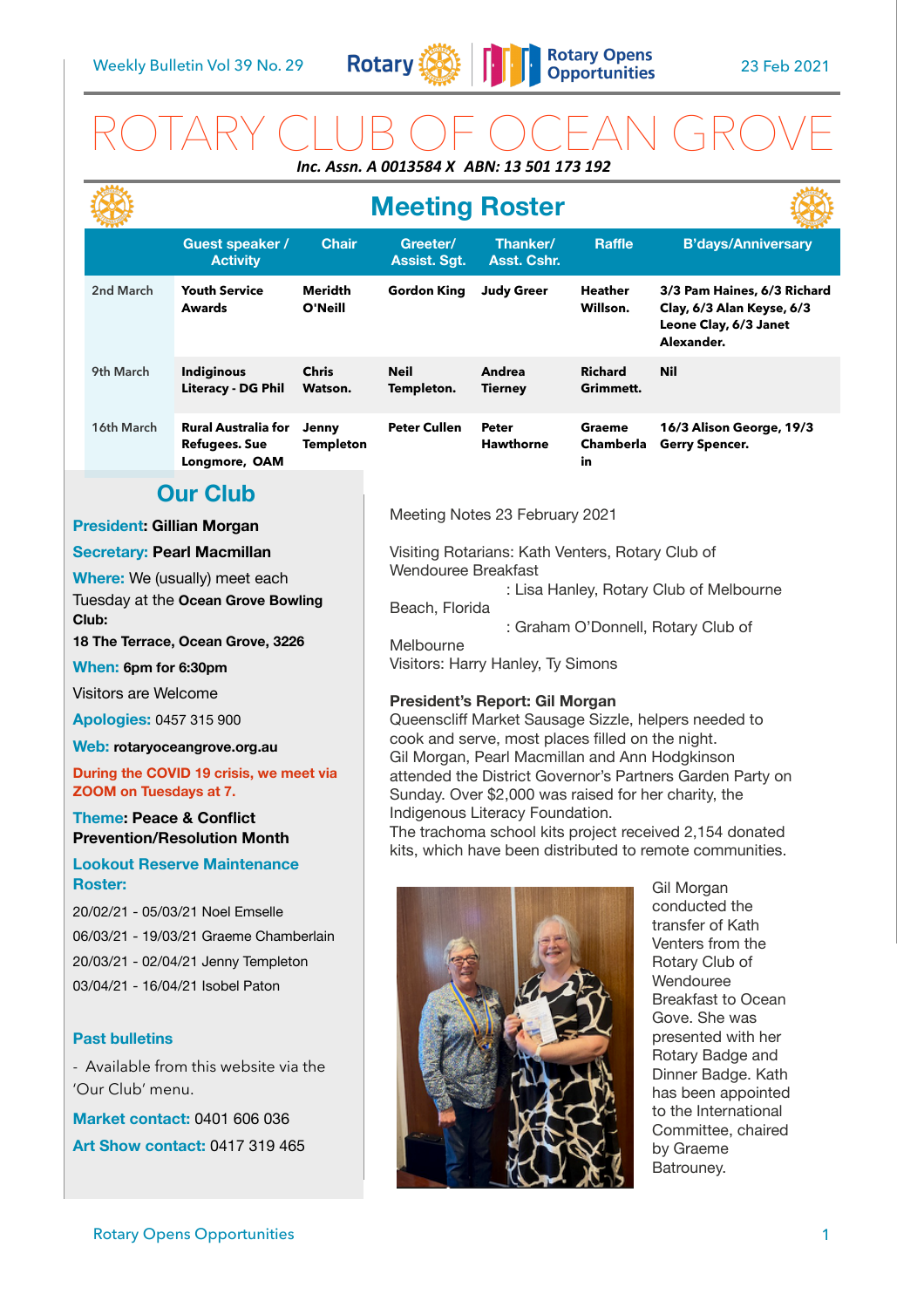## Members: Coming Events:

### Saying of the week ….

Always remember to fall asleep with a dream and wake up with a purpose.

### Humour ….

## Links ……

[Rotary International](https://www.rotary.org): [www.rotary.org](http://www.rotary.org)

[Rotary District 9780](http://rotary9780.org): [www.rotary9780.org](http://www.rotary9780.org)

[Footy Tipping](http://www.footytips.com.au) [www.footytips.com.au](http://www.footytips.com.au)

# Please remember:

• You receive an email each week from our Attendance Officer, Geoff Ford, asking about your attendance at the following meeting. - please respond when you get it - it's a very simple process.

### **Chair: Noel Emselle Reports:**

*Secretary, Pearl Macmillan*: Reminder to members to look at the Roster in each week's Bulletin. If you have duties, please try to arrive by 5.45 pm to help Geoff Ford with registrations. If you are going to be late, notify Pearl in advance. She also has one large men's Rotary Shirt available, which can be purchased for \$40.

*Publicity, Xenia Williamson*: The notifications regarding the Town Entry Sign Competition are being distributed to schools, local organisations and placed in the press and social media. The competition will be open for six weeks.

*Vocational Committee, Lynne Carlson*: Entry forms, etc. for the Vocational Awards will go online on the 3rd March. Please let everyone know about the program and encourage them to nominate suitable people and organisations.

*Community Committee, Gordon King*: The R100 Baton Relay is set for 31st March. Groups 9 and 10 will meet at Christ Church, Geelong at the end of the Relay at 3.00 pm to celebrate 100 years of Rotary in Australia. Gordon is asking for ideas of other things the Club can do to celebration this anniversary. The Sculpture is not progressing.

*Youth Services, Tony Haines*: Meredith O'Neill asked him to advise Club members that, while the Youth programs had been delayed by the shutdown, they were now underway and going well.

*March Market, Adrian Schmidt: The market for 7<sup>th</sup> March* is fully booked. The roster for gold coin collectors has been filled.

*Footy Tipping, Janet Alexander*: The tipping starts soon, please renew your participation if you were in it last year. New tippers can register now. It is a once-only fee of \$50. Prizes will consist of bottles of good quality wine.

*Membership, Rod Bush*: We have quite a few new members joining the Club at the moment. Please ensure these new members get a chance to participate in events to help them integrate into the Club.

Janet also reported that Alan Keyse was home and recovering, although he is still in a lot of pain and very tired. It will be a matter of time before he is well again. Thank you to everyone for their best wishes.

### *Guest Speaker: Ty Simons, President of Ocean Grove Business Association*

Ty was born in Geelong and raised in Ocean Grove. He did a B.A. in Photography but quickly moved into the Restaurant industry. He travelled and worked overseas for twelve years and then returned to Melbourne, where they had twin boys. The family wanted to move out of the City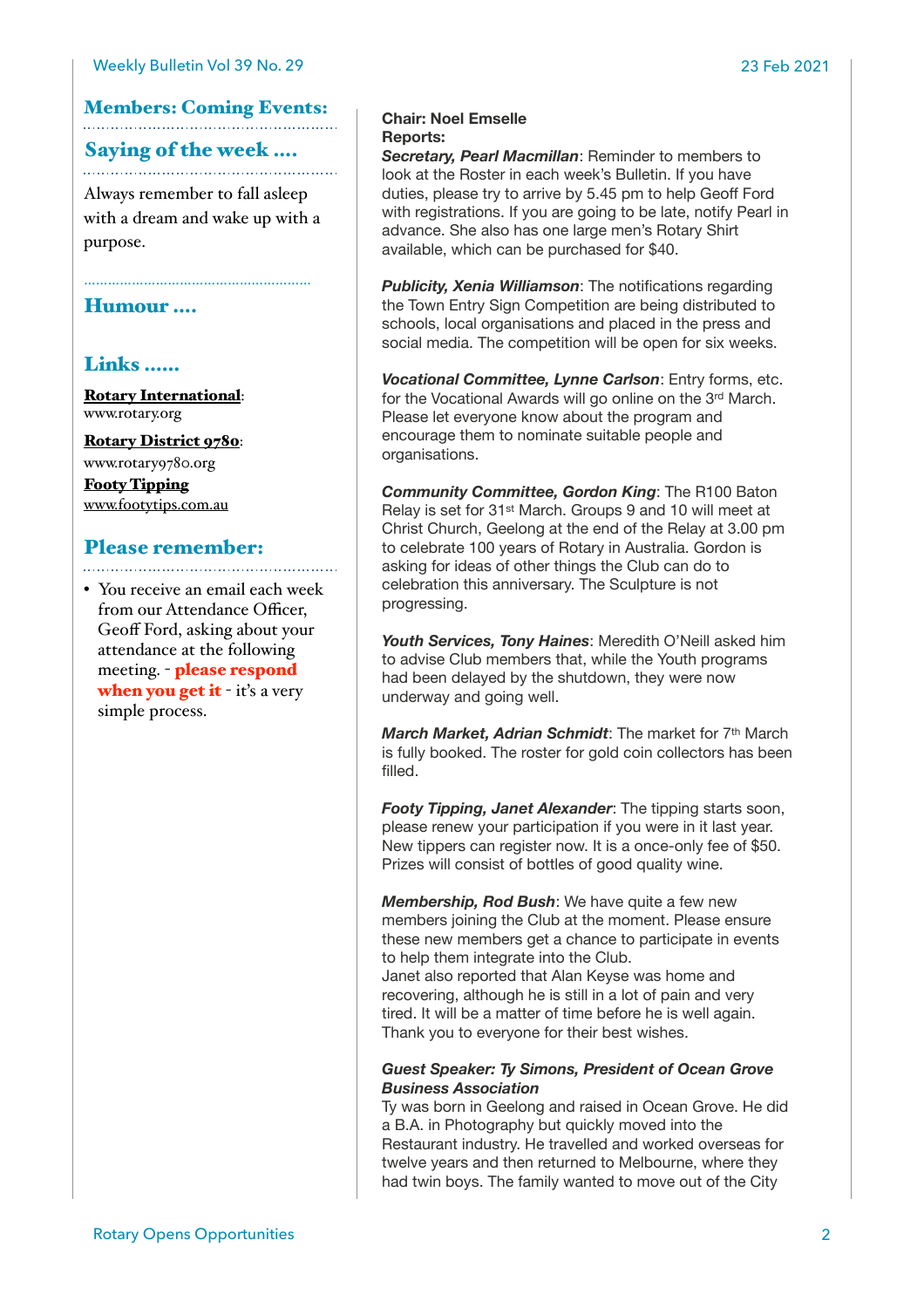

and bought a Café in Ocean Grove. They set up Driftwood Café, first having to renovate the building. They added the Atrium and were able to expand into the back building. They feel they have moved into a community, not just a town.

Ty joined the Business Association and then became President. They have relaunched the Association with a new Committee. Their aim is to stimulate local economic growth and employment by helping small, independent businesses. There have been some recent problems with break-ins with three businesses being targeted each month. After putting in CCCTV cameras which stream back to the Police Station, there have only been two break-ins in the last two years. The Association introduced the Christmas in the Grove Festival a few years ago on the 1st Wednesday of December when they close Main Street off. They have received \$8,000 from Council to make it bigger and better this year. They are also looking

to have a Christmas in July Festival. The aim is to encourage tourists to stay in Ocean Grove / Lower Bellarine as part of their trips to western Victoria.

The Business Association partners with Ocean Grove Rotary Club and the Ocean Grove Community Association when they can. They had to stop activities during the long lockdown but is now lobbying Government to help get local businesses functioning again. They had a good January this year with business up twenty per cent over last year. The Outdoor Seating proposal was controversial. It resulted in increased membership for the Association and a larger Committee and is still being debated. Most felt it increased business and it will now be extended until April. It may come back next summer. They are hoping to have a defibrillator installed in Main Street with access all hours. They have received a \$10,000 grant to improve their social media and website communications and will be using other methods to engage the community and encourage new businesses. The Association is working with other organisations for the Entry Signage Competition mentioned earlier. It is also considering introducing a local gift card, which will be accepted by many Ocean Grove businesses rather than just for specific operations. Ty is looking forward to a good 2021.

### *Q & A*

Noel reminded members that there is an App, which shows the locations and hours of Defibrillator in the area.

There has been some graffiti on local walls over the past 18 months but less recently. The Association is working with Council to stop it.

It is unlikely that there will be a permanent closure of Main Street, as some traders who feel close parking is essential for trade are against this.

It is considering extending local art on buildings and is looking for opportunities to beautify the town. Last week's surf carnival attracted a large number of visitors, maybe because as people cannot go interstate, they are looking for things to do locally.

Businesses from the other shopping centres and the industrial estate are becoming involved in the Business Association but many are slow to join. All small businesses are welcome.

Thank you from the Club for Ty's support in our Rotary projects, especially the Coffee for Bushfire Relief, the ANZAC Day packages and the Vocational Awards.

**Next Week:** Students from Bellarine Secondary College, VCE Scholarship Awards.